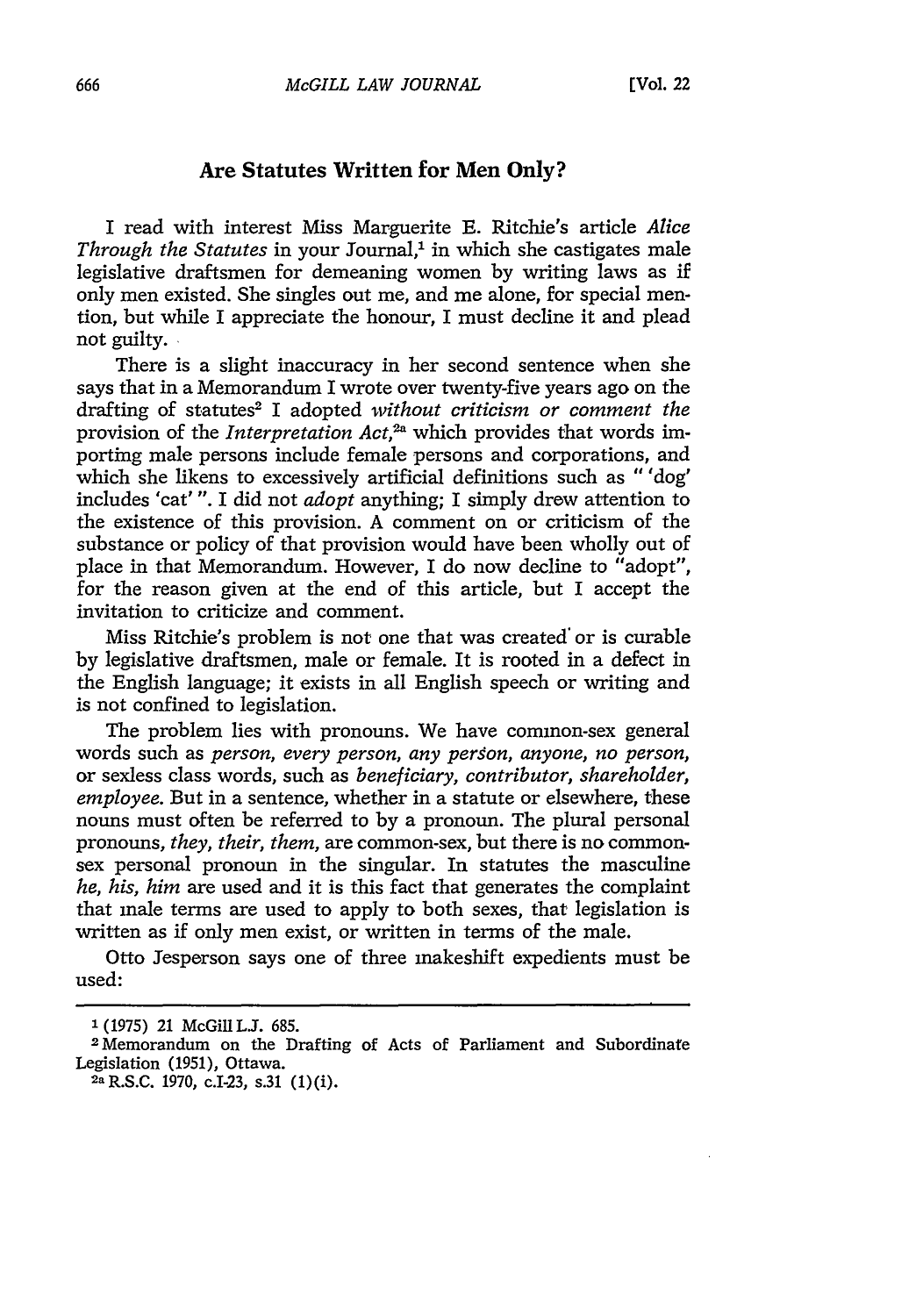The reader's heart **-** if *he* or *she* have any (Fielding). *He* that hath eares to heare, let *him* heare (AV). Nobody prevents you, do *they* (Thackeray).

English is an uninflected language, and gender declensions have disappeared except in the personal pronouns singular. Since nouns do not have gender recognizable by their forms or endings, the result is that the personal pronouns, which follow natural sex lines, have become strongly identified with sex.

The situation is quite different in inflected languages, such as German and French. In those languages gender is not equated to sex; masculine is not necessarily male, feminine is not necessarily female, and an inanimate thing could be masculine or feminine instead of neuter. "Gender" says Eric Partridge "refers to words; as a synonym for sex it is jocular and archaic."4

Thus, in German, words denoting persons in general without regard to sex, are masculine gender **-** *Mann, Jeder, Jemand, Niemand, Ein* — and they must be followed by a masculine pronoun. But the masculine pronoun denotes gender and not sex. Similarly in French, *chacun* and *un* (corresponding to the English *one)* mean everybody, but they are masculine gender and the pronoun referring to them must be masculine in the nominative and accusative. By way of contrast, however, *personne* is feminine, although it embraces both male and female persons. It must therefore be referred to by the feminine pronoun in the nominative and accusative; I am sure no Frenchman would object and he would never associate this gender with sex.

Old English was also an inflected language with three genders independent of sex; for example, *wif* (wife, woman) was neuter, *wifmoon* (woman) masculine, *mona* (moon) masculine and *sunne* (,sun) feminine.

The problem in modem English is that it is difficult to dissociate gender from sex in personal pronouns. In referring to words that denote persons in general, when sex is inconspicuous or unimportant, what should we say  $-$  *he, she, it* or something else?

What is the solution? Jespersen's first example would be hopeless in statutes, especially since we must add *it.* No one could seriously suggest that we must now in our statutes substitute *he, she or it* for *he; and his, her or its* for *his; and him, her or it* for *him.* Jespersen's second example is akin to the usage of the masculine in the inflected languages, where it denotes only gender and not sex. This

*<sup>3</sup>Essentials of English Grammar* (1950), 193.

<sup>4</sup> *Usage and Abusage: A Guide to Good English* (1969), 130.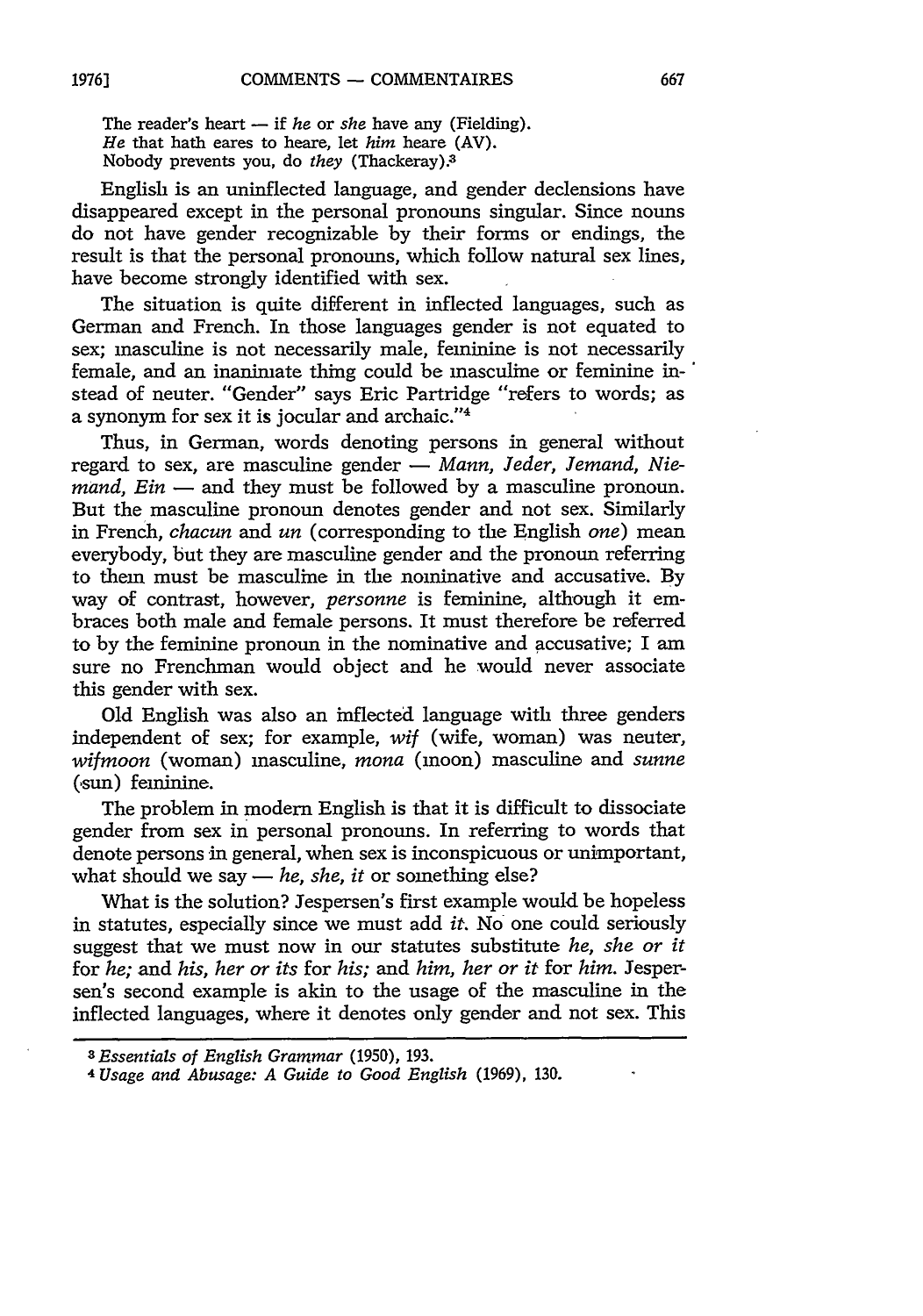is a perfectly correct use of the pronoun. The *Shorter Oxford Dictionary,* for example, gives *person* as one of the meanings of *he;* and in *Funk and Wagnalls Standard College Dictionary, he* is defined as including *that person; anyone.* Jespersen's third example, although common in speech and used occasionally in writing, is grammatically incorrect. And it would be hopeless to try to speak and write only with the plural personal pronoun and thus in effect expunge the singular pronouns from the English language.

A choice must be made. Theodore M. Bernstein, Assistant Managing Editor of the *New York Times has* opted for common usage:

The use of *their* in such contexts is common enough in spontaneous, casual speech, and even occurs occasionally in the work of reputable writers. Yet the writer of craftsmanship and taste will reject the grammatical inconsistency of the combination of a singular noun and a plural pronoun. He will examine the possibilities available. They are either to use *his or her* or to use simply *his.* The first alternative is stilted and is to be shunned except when the issue of sex is present and pointed, as in, "The pool is open to both men and women, but everyone must pay for his or her towel". Commonly, however, the word to be used is *his,* as the nearest approach in this imperfect language of ours to a neutral pronoun in such a situation, Therefore: "Give everyone credit for having the courage of his convictions".

*Fowler's Modern English Usage* approves of the use of *his,* which it says has become a convention of the language.

There are three makeshifts: first, *as anybody can see for himself or herself;* second, *as anybody can see for themselves;* and third, *as anybody can see for himself.* No one who can help it chooses the first; it is correct, and is sometimes necessary, but it is so clumsy as to be ridiculous except when explicitness is urgent, and it usually sounds like a bit of pedantic humour. The second is the popular solution; it sets the literary man's teeth on edge, and he exerts himself to give the same meaning in some entirely different way if he is not prepared to risk the third, which is here recommended. It involves the convention (statutory in the interpretation of documents) that where the matter of sex is not conspicuous or important the masculine form shall be allowed to represent a person instead of a man, or say a man (homo) instead of a man (vir.) $6$ 

The masculine singular personal pronoun has been used in English literature since its very beginnings. Take, for example, Chaucer's "The Knight's Tale":

And whan a beest is dead, he hath no peyne;

But *man* after *his* deeth moot wepe and peyne7 (italics added).

Shakespeare begins scene ii of Act IV of Cymbeline with this interesting dialogue:

*<sup>5</sup> The Careful Writer* (1973), 351.

*GA Dictionary of Modern English Usage* 2d ed. (1965), 404.

*<sup>7</sup>Oxford Dictionary of Quotations* 2d ed. (1953), 137.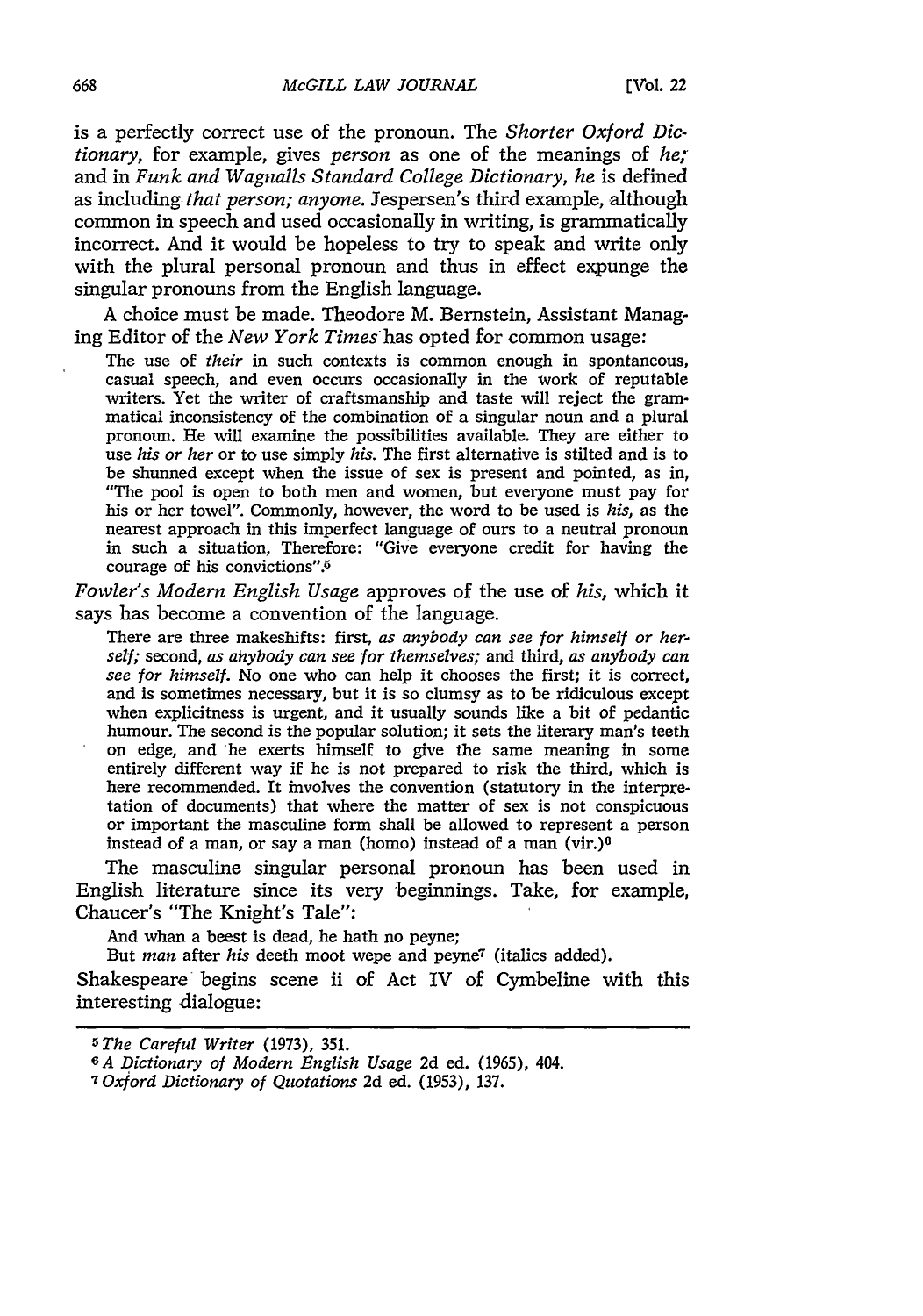Belarius (To Imogen, *daughter* of Cymbeline); You are not well: remain here in the cave; We'll come to you after hunting. Arviragus (To Imogen): *Brother,* stay here; Are we not *brothers?* Imogen: So *man* and *man* should be (italics added).

Or, in proverbs we find:

Every *man* for *himself He* laughs best who laughs last *He* who hides can find *He* who pays the piper may call the tune.

No one would say that proverbial wisdom applies only to half the population.

But why *he?* Why not *she* or, as in the French, sometimes *he* and sometimes *she?* The answer is probably that English simply follows its ancestor languages. A comparison of English and its closest European relative, German, is very illuminating. I have selected a passage (John viii.7) from the New Testament, as I believe we can all agree that Martin Luther and the authors of the Authorized Version or the Revised Standard Version knew their language.

*Wer* under euch ohne Siinde ist, *der* werfe den ersten Stein. (Luther)

*He* that is without sin among you, let *him* cast the first stone. (Authorized Version)

Let *him* who is without sin among you cast the first stone. (Revised Standard) (italics added)

In the German, the *wer* means everybody, but its gender is masculine; therefore the pronoun *der* is also masculine because it must agree. No one who reads the German would ever say or think that it is addressed to men only. The English has the same meaning; the *He* stands for *man* (homo), and means everybody. The German *Mann* has two meanings **-** a human being or a male person. In both meanings it is masculine gender. In English also *man* may mean a male person, or a human being of either sex. The masculine gender here has no sexual connotation whatever; no more than the use of the neuter gender for *girl* has in German or the masculine gender for *woman* had in Old English.

The situation seems to be that although gender forms and declensions have disappeared, gender still remains, hidden but nevertheless active in a few situations. The result is that words like *man, one, everyone, each, every person* are, just like their ancestors, masculine gender. The pronoun representing these words must also be masculine, and all we have available is *he, his and him.* When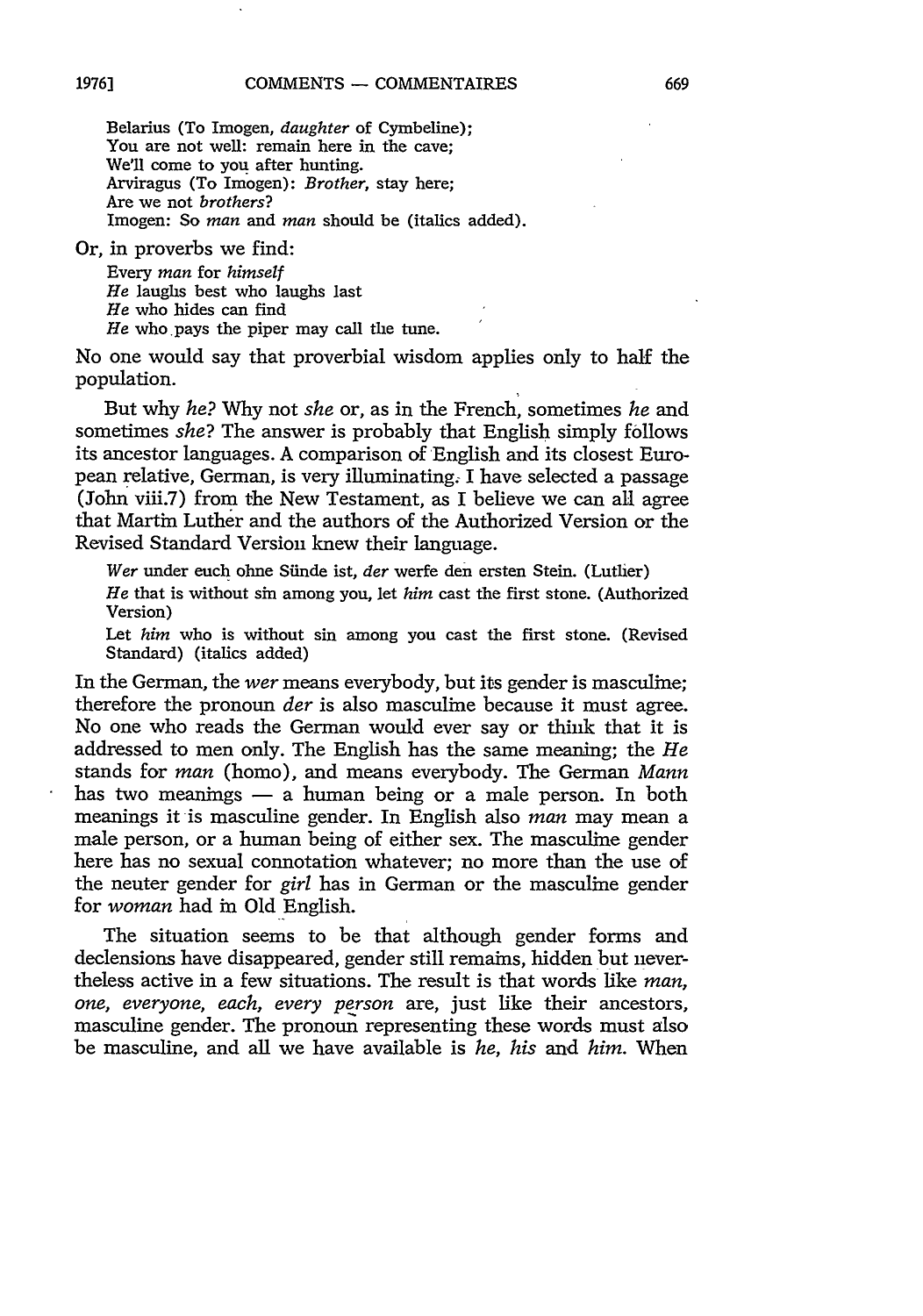used in this way, these pronouns indicate the gender of the words they represent, and have nothing to do with sex.<sup>8</sup>

The provision in the *Interpretation Act* really does not do very much. The *Interpretation Act* is not a dog and cat definition; it merely confirms English usage for the statutes. Even if it were not there, correct English usage would require the use of the masculine pronoun to refer to all persons. It is intended to be a rule of gender or grammar, and not of sex. Removal of "unless the context otherwise requires" would also not solve anything because it would still be open to the courts to hold that the meaning or scope of words in a particular context differs from formal definitions.

Miss Ritchie says there are many examples in the *Criminal Codes a* where neutral words *(everyone, persons)* are used. That is no answer to the problem. That is the problem. She refers particularly with approval to section 157 of the 1953-54 *Criminal Code,* which begins with the words *Every one who.* If she will continue reading she will see that sections 159, 161, 162, 163, 164, for example, also begin with *Everyone who,* but in those sections she will find *his, him, he* and *himself,* but no *her, hers, she* or *herself,* or *it, its* or *itself.*

In the French version of the statutes the word *personne,* meaning everybody, appears countless times followed by feminine pronouns. No one would say or even think that these provisions are written as if only women existed. The situation is not that the English version applies only to males and the French only to females! Both apply to both as a matter of language.

Although I disagree with Miss Ritchie's arguments and conclusions, I think she must be commended for bringing this issue to the fore. I must confess I had never given much thought to this provision of the *Interpretation Act,* but now that I have I think that the Statute Revision Commission for the 1905 Revision made a mistake. Section 7(21) of the *Interpretation Act* in the Revised Statutes of 1886<sup>9</sup> read as follows:

Words importing the singular number or the masculine gender only, include more persons, parties or things of the same kind than one, and females as well as males, and the converse.

It was perhaps inelegant to mix number and gender, but at least the male-female rule was reciprocal.

8In *A Dictionary of Contemporary American Usage* (1957), Bergen and Cornelia Evans say that "[c]ompounds ending in *man* can be applied to women, as in *Madam Chairman* and *she was a good horseman* or *a good penman.* It is even possible to say *the boats were manned by women"* (at p.196).

**Sa** R.S.C. 1970, c.C-34.

**9 R.S.C. 1886, c.1.**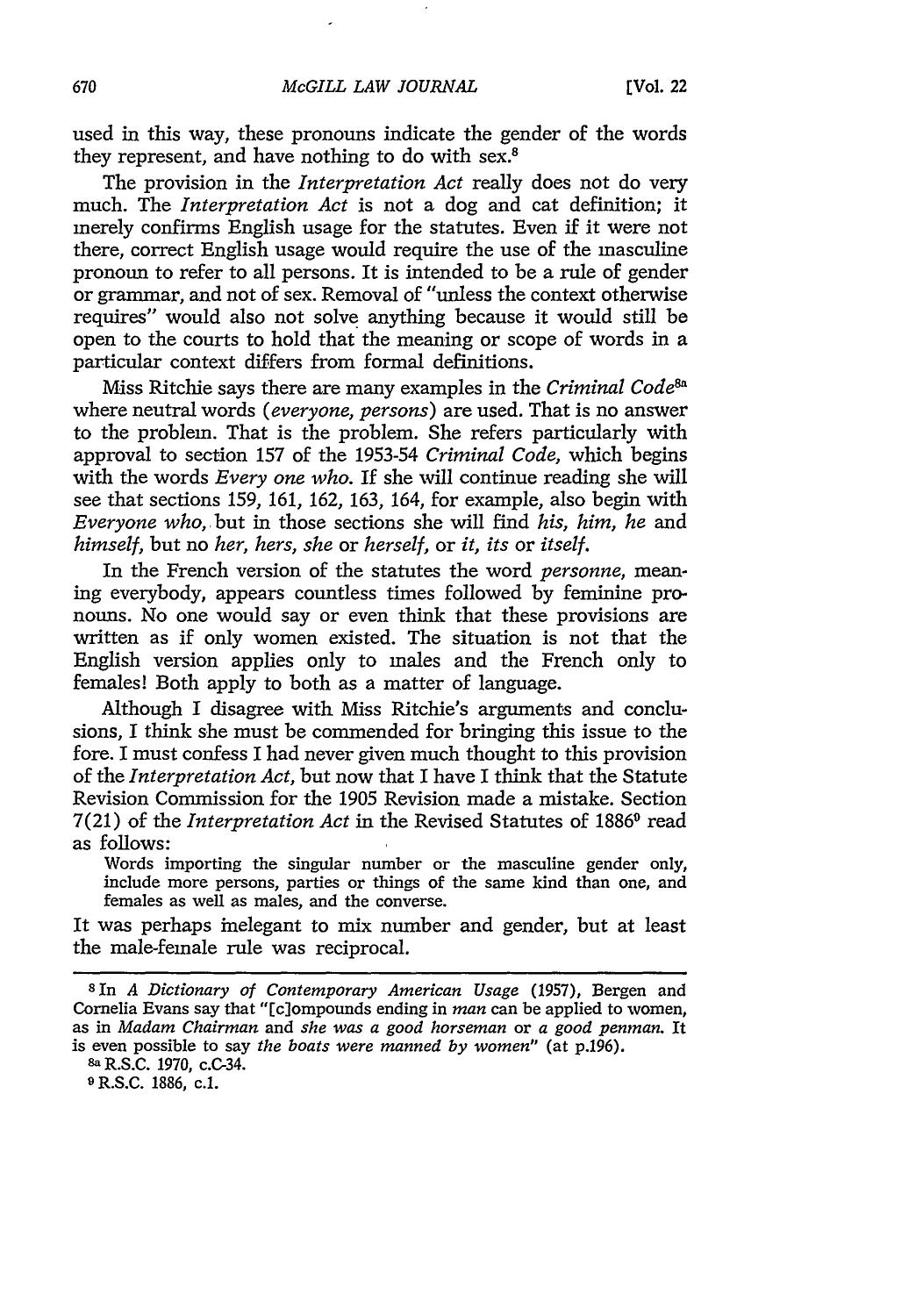In the 1906 revision<sup>10</sup> this provision of the *Interpretation Act* was split in two by the Revision Commission:

- 31(i) words importing the masculine gender include females;
	- (j) words in the singular include the plural, and words in the plural include the singular.

Now the provision became a one-way street, and it is quite understandable that women have grounds for complaint because this provision literally appears to deem women to be men. The 1906 version was carried into the 1927 revision $11$  without change, but was amended in 194712 to read:

[W]ords importing male persons include female persons and corporations.

The main change was the addition of corporations, but because they are legal persons, "masculine gender" was changed to "male persons" and "females" to "female persons", presumably for the sake of parallelism. This section was carried forward unchanged into the 1952 revision" and was repeated in the new *Interpretation Act* of 1967.14

The present provision would appear to be defective, because it does not fit the French version of the statutes; a reciprocal provision is needed. Moreover, a reciprocal provision would put men and women on an equal footing. Something along the lines of the 1886 provision could do, but it would be desirable to separate number and gender, as was done in 1906, and provide that words importing the masculine gender include the feminine, and words importing the feminine gender include the masculine. However this rule would not include corporations, and to do so would complicate the provision to the point of inelegance. A better solution might be simply to provide that words importing one gender include all other genders; there could then be no suggestion of discrimination.

An amendment along these lines would not, however, solve the pronoun problem. We would still be stuck with the English and French languages as they exist. But such an amendment would assist in indicating that the masculine in English and the masculine or feminine in French, according to the respective rules of these languages, are universal and indicate gender rather than sex.

14 S.C. 1967, c.7, s.26(6).

<sup>10</sup>R.S.C. 1906, c.1.

<sup>&</sup>lt;sup>11</sup> R.S.C. 1927, c.1, s.31(i).

**<sup>12</sup>**S.C. 1947, c.64, s.6.

**<sup>&#</sup>x27;3** R.S.C. 1952, c.158, s.31(1)(i).